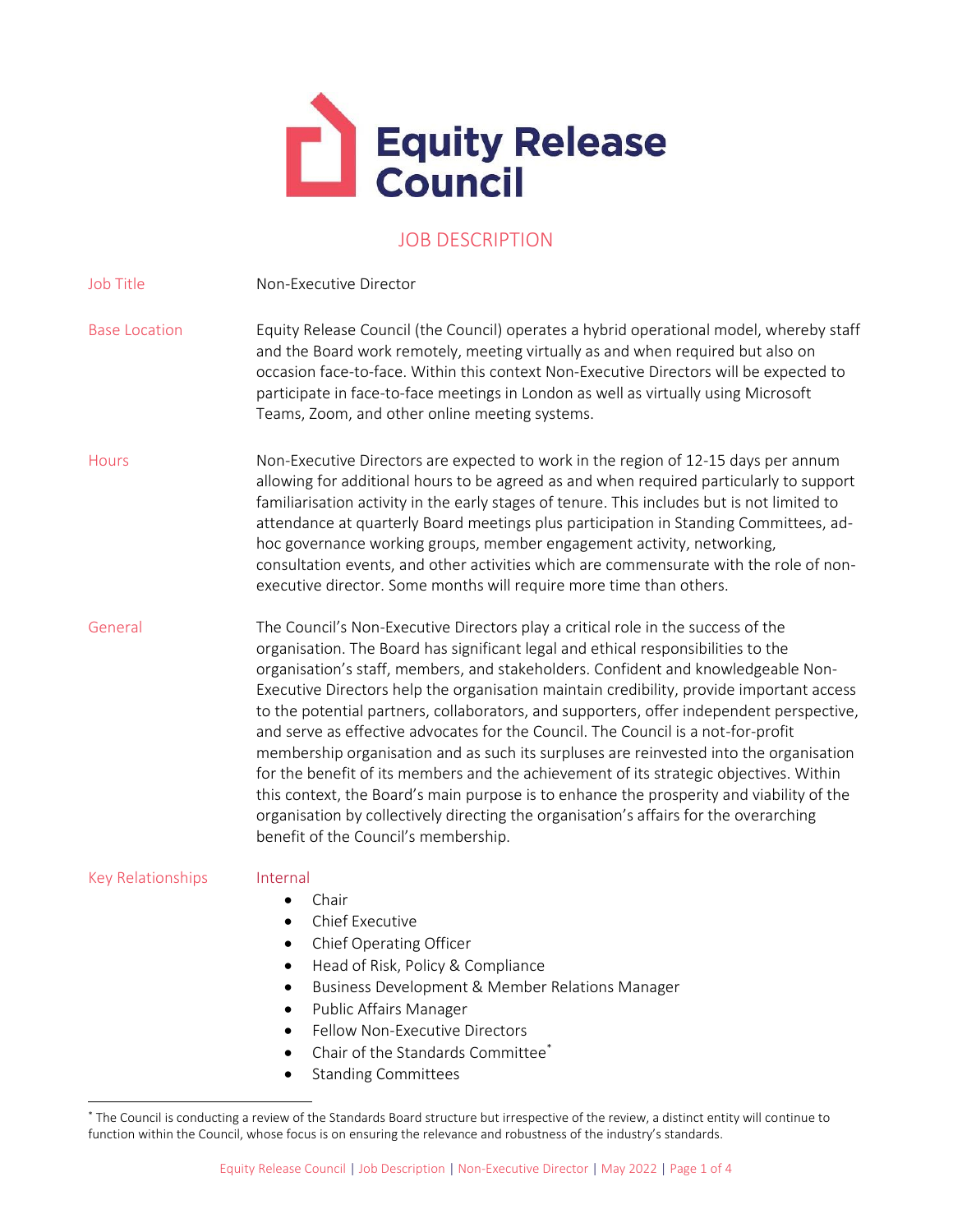- o Assurance
- o Nominations
- o Remuneration
- Ad hoc governance working groups
- Members' Panel
- Standards Committee (rotational guest)

### External

- Financial Conduct Authority
- Primary and secondary stakeholders\*\*
- Professional representative [and membership] bodies
- Members' organisations

# MAIN DUTIES AND RESPONSIBILITIES

The Board's main purpose is to enhance the prosperity and viability of the organisation by collectively directing the organisation's affairs for the overarching benefit of the Council's membership. Specifically, the organisation's non-executive directors focus on seven key areas:

- 1. Establishing the Vision, Mission, and Values
	- o Determine the Council's vision and mission to guide and set the pace for its current and future development.
	- o Define the value proposition.
	- o Set, monitor, and review the organisation's goals; and
	- o Set the tone and culture of the Council.
- 2. Strategic Planning
	- $\circ$  Review and evaluate present and future opportunities, threats, and risks in the external environment; and current and future strengths, weaknesses and risks relating to the organisation.
	- o Determine strategic options, select those to be pursued and decide the means to implement and support them.
	- o Agree the organisation's policies, business strategies and operational plans which underpin the Strategic Plan; and
	- o Ensure the organisational structure, capability and resources are appropriate for implementing the chosen strategies.
- 3. Ensuring Legal and Regulatory Compliance
	- o Develop and monitor appropriate organisation policy, practices and reporting processes which ensure compliance with relevant legislation and regulation.

## 4. Financial and Operational Oversight and Scrutiny

- o Ensure the solvency of the organisation, safeguarding assets and ensuring the effective and efficient use of resources.
- o Approve the annual operating budget and inform the continual review of a multi-year budget cycle.
- o Agree any variation from budgetary targets, in accordance with the organisation's financial regulations.
- o Agree funding for non-recurrent expenditure.
- o Ensure financial probity through the regular review of financial and accounting balance sheets and reports; and
- o Ensure retention of financial documents as required by legislation and informed by best practice.

<sup>\*\*</sup> As defined through the Council's Stakeholder Engagement Plan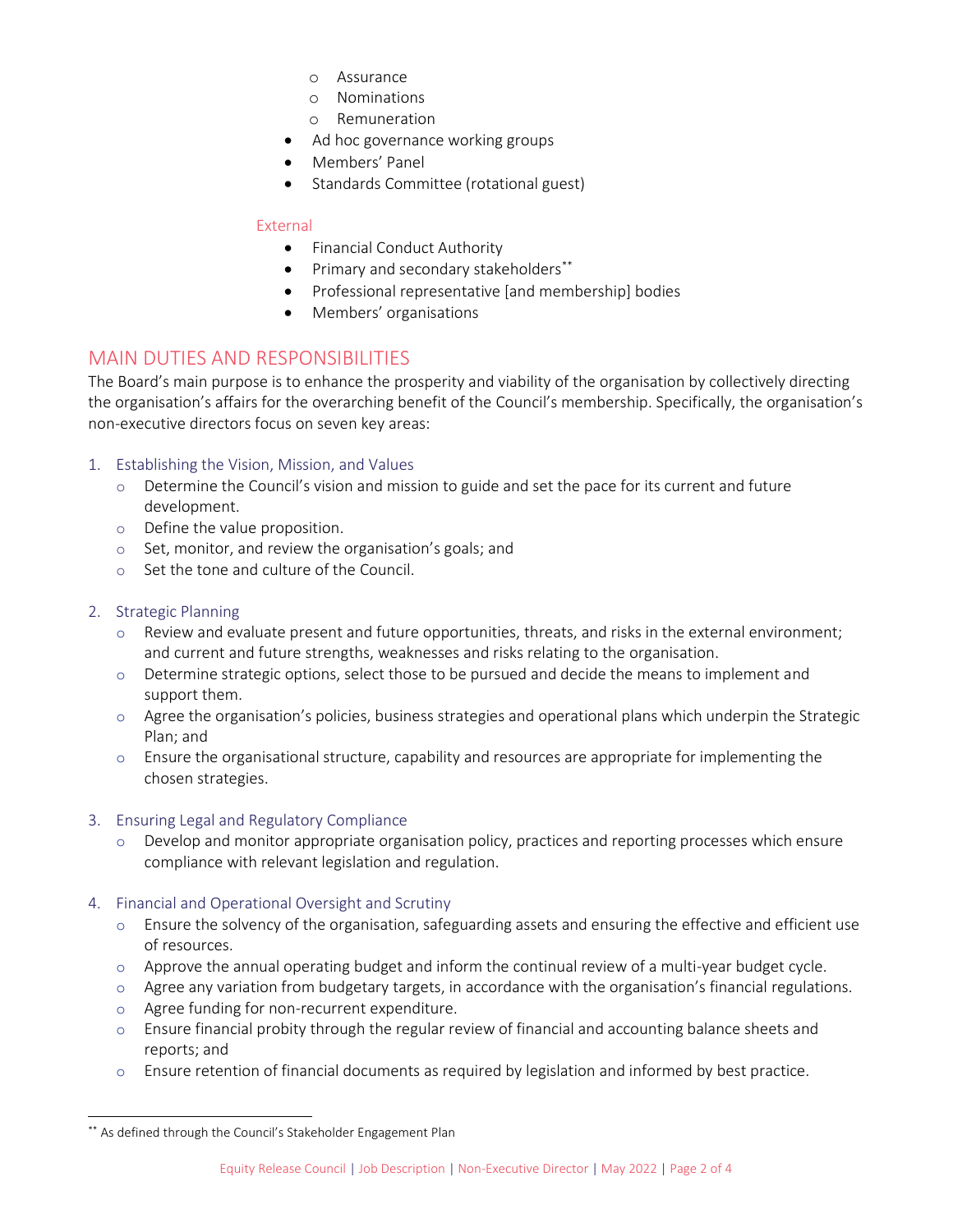#### 5. Risk Management

- o Ensure the executive is equipped with sufficient financial and non-financial resources to successfully deliver the objectives of the strategic and operational plans.
- o Understand, evaluate, manage, and embrace risk as required, ensuring opportunities are maximised for the benefit of the Council and/or its members.

#### 6. Stakeholder Engagement

- $\circ$  Steward relationships that will help realise the objectives of the strategic and operational plans.
- o Advocate the Council, articulating the goals, missions and purpose of the organisation and its membership.
- o Represent the Council to external stakeholders, representing members' views and influencing and/or contributing to stakeholders' own activities; and
- o Listen to the needs of the organisation's members and direct any necessary changes that will enable the organisation to serve its community to the highest potential.

#### 7. Appointment of and support for the Chief Executive

 $\circ$  Identifying, appointing, motivating, appraising, and supporting an individual with the skills, experience, and temperament needed to lead the day-to-day executive functions and deliver against the objectives of the strategic and operational plans.

OPERATIONALLY the Board of Directors should:

- o Understand and fulfil the commitments of being a member of the Board.
- o Commit to a specified term of office.
- o Complete and maintain the requirements of the Companies Act 2006, including filling director and officer positions:
- $\circ$  Appoint a Chief Executive to lead the day-to-day operations of the Council; and
- o Participate in regular Board meetings and decision-making.

STRATEGICALLY the Board of Directors should:

- o Ensure vision and mission statements reflect the current values and circumstances of the Council and its membership and/or wider environment.
- $\circ$  In conjunction with the senior executive team, generate plans for the development of the Council.
- o Engage in proactive risk management; and
- o Fulfil an ambassadorial role, representing and advocating the Council, building, and maintaining relationships with key strategic stakeholders for the purpose advancing the organisation's objectives.

ADMINISTRATIVELY the Board of Directors should:

- o Ensure the organisation's policies, strategies, protocol are maintained and met by all directors.
- o Ensure Board succession planning is enacted.
- o Ensure the completion and submission of the Annual Report, annual accounts, and other required documentation to the relevant legislative or regulatory bodies; and
- o Manage the recruitment and retention of a Chief Executive.